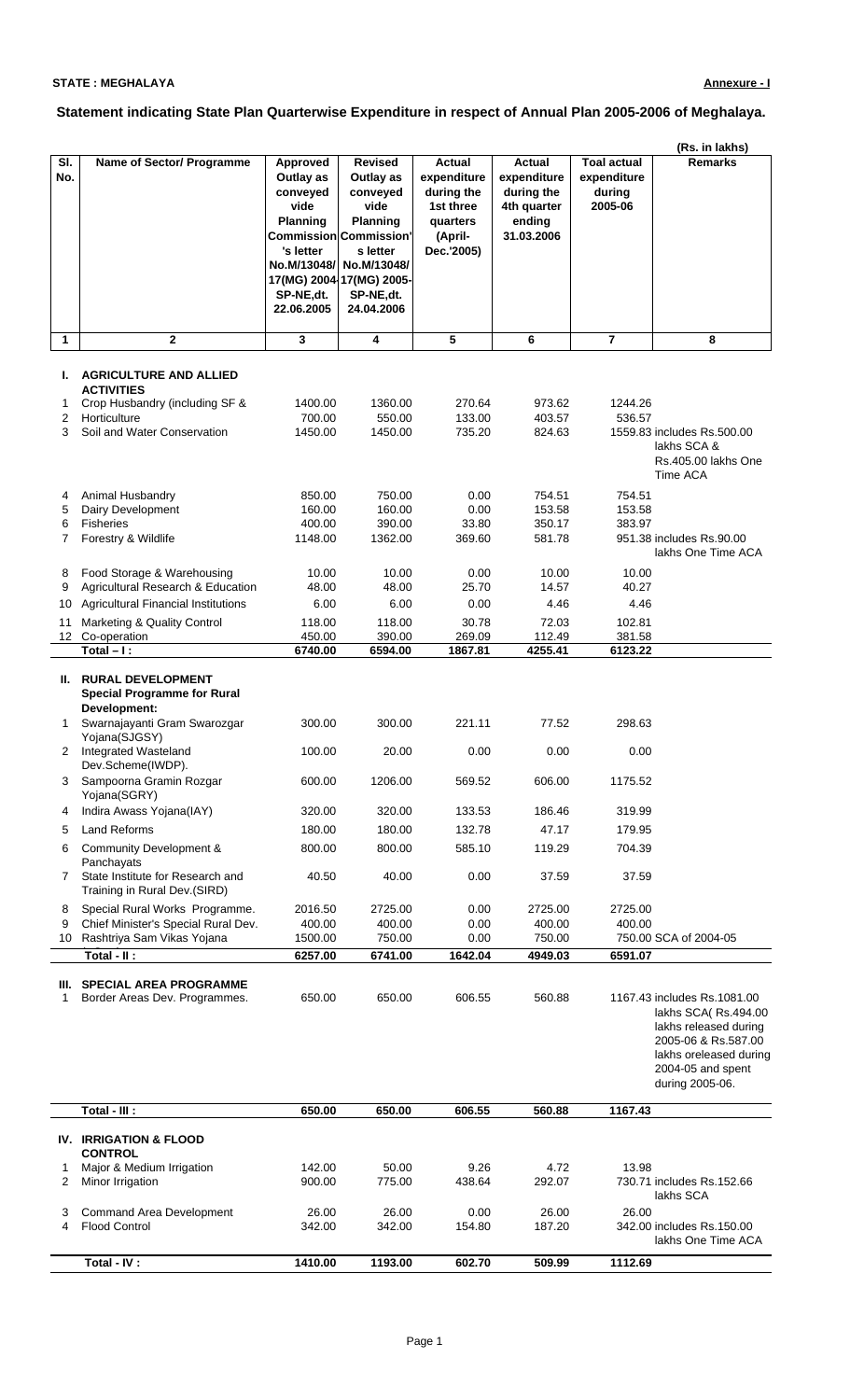| $\overline{\mathsf{SI}}$ .<br>No. | Name of Sector/ Programme                                                               | Approved<br>Outlay as<br>conveyed<br>vide<br>Planning<br>'s letter<br>No.M/13048/<br>SP-NE,dt.<br>22.06.2005 | <b>Revised</b><br>Outlay as<br>conveyed<br>vide<br><b>Planning</b><br><b>Commission Commission'</b><br>s letter<br>No.M/13048/<br>17(MG) 2004 17(MG) 2005-<br>SP-NE,dt.<br>24.04.2006 | <b>Actual</b><br>expenditure<br>during the<br>1st three<br>quarters<br>(April-<br>Dec.'2005) | <b>Actual</b><br>expenditure<br>during the<br>4th quarter<br>ending<br>31.03.2006 | <b>Toal actual</b><br>expenditure<br>during<br>2005-06 | <b>Remarks</b>                                                                                                                                                |
|-----------------------------------|-----------------------------------------------------------------------------------------|--------------------------------------------------------------------------------------------------------------|---------------------------------------------------------------------------------------------------------------------------------------------------------------------------------------|----------------------------------------------------------------------------------------------|-----------------------------------------------------------------------------------|--------------------------------------------------------|---------------------------------------------------------------------------------------------------------------------------------------------------------------|
| 1                                 | $\overline{2}$                                                                          | 3                                                                                                            | 4                                                                                                                                                                                     | 5                                                                                            | 6                                                                                 | $\overline{7}$                                         | 8                                                                                                                                                             |
| ٧.<br>1                           | <b>ENERGY:</b><br>Power                                                                 | 21300.00                                                                                                     | 15084.00                                                                                                                                                                              | 4757.16                                                                                      | 8169.45                                                                           |                                                        | 12926.61 includes Rs.4980.54<br>SCA(Rs.2646.53<br>lakhs under APDRP &<br>Rs.2334.01 lakhs<br>under Rural<br>Electrification.                                  |
| 2                                 | Non-Conventional Sources of<br>Energy                                                   | 89.00                                                                                                        | 75.00                                                                                                                                                                                 | 0.00                                                                                         | 50.50                                                                             | 50.50                                                  |                                                                                                                                                               |
| 3                                 | <b>Integrated Rural Energy</b>                                                          | 89.00                                                                                                        | 100.00                                                                                                                                                                                | 0.00                                                                                         | 95.71                                                                             | 95.71                                                  |                                                                                                                                                               |
| 4                                 | Village electrification (MNES<br>Special Scheme)                                        | 30.00                                                                                                        | 30.00                                                                                                                                                                                 | 0.00                                                                                         | 30.00                                                                             | 30.00                                                  |                                                                                                                                                               |
|                                   | <b>TOTAL - V:</b>                                                                       | 21508.00                                                                                                     | 15289.00                                                                                                                                                                              | 4757.16                                                                                      | 8345.66                                                                           | 13102.82                                               |                                                                                                                                                               |
|                                   |                                                                                         |                                                                                                              |                                                                                                                                                                                       |                                                                                              |                                                                                   |                                                        |                                                                                                                                                               |
| 1                                 | <b>VI. INDUSTRY &amp; MINERALS</b><br>Village & Small Industries                        | 306.00                                                                                                       | 306.00                                                                                                                                                                                | 193.43                                                                                       | 99.62                                                                             | 293.05                                                 |                                                                                                                                                               |
| 2                                 | Sericulture & Weaving                                                                   | 340.00                                                                                                       | 290.00                                                                                                                                                                                | 140.74                                                                                       | 115.31                                                                            | 256.05                                                 |                                                                                                                                                               |
| 3                                 | Industries (Other than V & SI)                                                          | 1600.00                                                                                                      | 1290.00                                                                                                                                                                               | 40.00                                                                                        | 1249.37                                                                           |                                                        | 1289.37 includes Rs.400.00<br>lakhs One Time ACA                                                                                                              |
| 4                                 | Mining<br><b>TOTAL - VI:</b>                                                            | 200.00<br>2446.00                                                                                            | 215.00<br>2101.00                                                                                                                                                                     | 104.99<br>479.16                                                                             | 49.68<br>1513.98                                                                  | 154.67<br>1993.14                                      |                                                                                                                                                               |
|                                   |                                                                                         |                                                                                                              |                                                                                                                                                                                       |                                                                                              |                                                                                   |                                                        |                                                                                                                                                               |
| 1                                 | <b>VII. TRANSPORT</b><br>Roads & Bridges                                                | 11094.00                                                                                                     | 11094.00                                                                                                                                                                              | 5949.78                                                                                      | 5107.30                                                                           |                                                        | 11057.08 includes Rs.671.27<br>lakhs SCA &<br>Rs.1000.00 lakhs One<br>Time ACA                                                                                |
| 2                                 | Road Transport                                                                          | 300.00                                                                                                       | 300.00                                                                                                                                                                                | 300.00                                                                                       | 0.00                                                                              | 300.00                                                 |                                                                                                                                                               |
| 3                                 | <b>Other Transport Services</b>                                                         | 50.00                                                                                                        | 35.00                                                                                                                                                                                 | 17.00                                                                                        | 4.91                                                                              | 21.91                                                  |                                                                                                                                                               |
|                                   | <b>TOTAL - VII:</b>                                                                     | 11444.00                                                                                                     | 11429.00                                                                                                                                                                              | 6266.78                                                                                      | 5112.21                                                                           | 11378.99                                               |                                                                                                                                                               |
| 1                                 | VIII. SCIENCE TECHNOLOGY &<br><b>ENVIRONMENT</b><br>Scientific Research (including S&T) | 100.00                                                                                                       | 100.00                                                                                                                                                                                | 9.99                                                                                         | 87.75                                                                             | 97.74                                                  |                                                                                                                                                               |
| $\mathbf{2}$                      | Ecology & Environment                                                                   | 70.00                                                                                                        | 70.00                                                                                                                                                                                 | 18.96                                                                                        | 48.91                                                                             | 67.87                                                  |                                                                                                                                                               |
|                                   | <b>TOTAL - VIII:</b>                                                                    | 170.00                                                                                                       | 170.00                                                                                                                                                                                | 28.95                                                                                        | 136.66                                                                            | 165.61                                                 |                                                                                                                                                               |
| 1                                 | IX. GENERAL ECO. SERVICES<br>Secretariat Economic Services                              | 250.00                                                                                                       | 250.00                                                                                                                                                                                | 95.08                                                                                        | 81.69                                                                             | 176.77                                                 |                                                                                                                                                               |
| 2                                 | Tourism                                                                                 | 236.00                                                                                                       | 200.00                                                                                                                                                                                | 43.94                                                                                        | 132.75                                                                            | 176.69                                                 |                                                                                                                                                               |
| 3                                 | <b>Civil Supplies</b>                                                                   | 110.00                                                                                                       | 45.00                                                                                                                                                                                 | 19.44                                                                                        | 80.70                                                                             | 100.14                                                 |                                                                                                                                                               |
| 4<br>5                            | <b>Surveys &amp; Statistics</b><br>Aid to District Councils                             | 144.00<br>550.00                                                                                             | 142.00<br>245.00                                                                                                                                                                      | 73.06<br>245.25                                                                              | 32.81<br>0.00                                                                     | 105.87                                                 | 245.25 Grant under<br>ART.275(1) released<br>during 2004-05.                                                                                                  |
| 6                                 | Weights & Measures                                                                      | 46.00                                                                                                        | 46.00                                                                                                                                                                                 | 20.32                                                                                        | 12.97                                                                             | 33.29                                                  |                                                                                                                                                               |
| 7<br>8                            | <b>Voluntary Action Fund</b><br>Information Technology                                  | 50.00<br>200.00                                                                                              | 50.00<br>530.00                                                                                                                                                                       | 1.00<br>1.00                                                                                 | 49.00<br>526.29                                                                   | 50.00                                                  | 527.29 includes Rs.338.00                                                                                                                                     |
| 9                                 | Livelihood Improvement Project for                                                      | 130.00                                                                                                       | 165.00                                                                                                                                                                                | 0.00                                                                                         | 0.00                                                                              | 0.00                                                   | lakhs SCA(NEGAP)                                                                                                                                              |
|                                   | the Himalayas.                                                                          |                                                                                                              |                                                                                                                                                                                       |                                                                                              |                                                                                   |                                                        |                                                                                                                                                               |
| Х.                                | <b>TOTAL - IX:</b><br><b>SOCIAL SERVICES</b>                                            | 1716.00                                                                                                      | 1673.00                                                                                                                                                                               | 499.09                                                                                       | 916.21                                                                            | 1415.30                                                |                                                                                                                                                               |
|                                   | <b>EDUCATION</b>                                                                        |                                                                                                              |                                                                                                                                                                                       |                                                                                              |                                                                                   |                                                        |                                                                                                                                                               |
| 1                                 | <b>General Education</b>                                                                | 6100.00                                                                                                      | 6325.00                                                                                                                                                                               | 4352.20                                                                                      | 2649.46                                                                           |                                                        | 7001.66 includes Rs.200.00<br>lakhs One Time ACA<br>& Rs.700.16 lakhs<br>released under<br><b>Centrally Sponsored</b><br>Scheme forMid Day<br>Meal Programme. |
| 2                                 | <b>Technical Education</b>                                                              | 2050.00                                                                                                      | 1335.00                                                                                                                                                                               | 1304.40                                                                                      | 21.00                                                                             | 1325.40                                                |                                                                                                                                                               |
| 3<br>4                            | Sports & Youth Services<br>Arts & Culture                                               | 950.00<br>670.00                                                                                             | 1050.00<br>650.00                                                                                                                                                                     | 460.54<br>220.04                                                                             | 569.01<br>265.11                                                                  | 1029.55<br>485.15                                      |                                                                                                                                                               |
|                                   | <b>TOTAL: EDUCATION</b>                                                                 | 9770.00                                                                                                      | 9360.00                                                                                                                                                                               | 6337.18                                                                                      | 3504.58                                                                           | 9841.76                                                |                                                                                                                                                               |